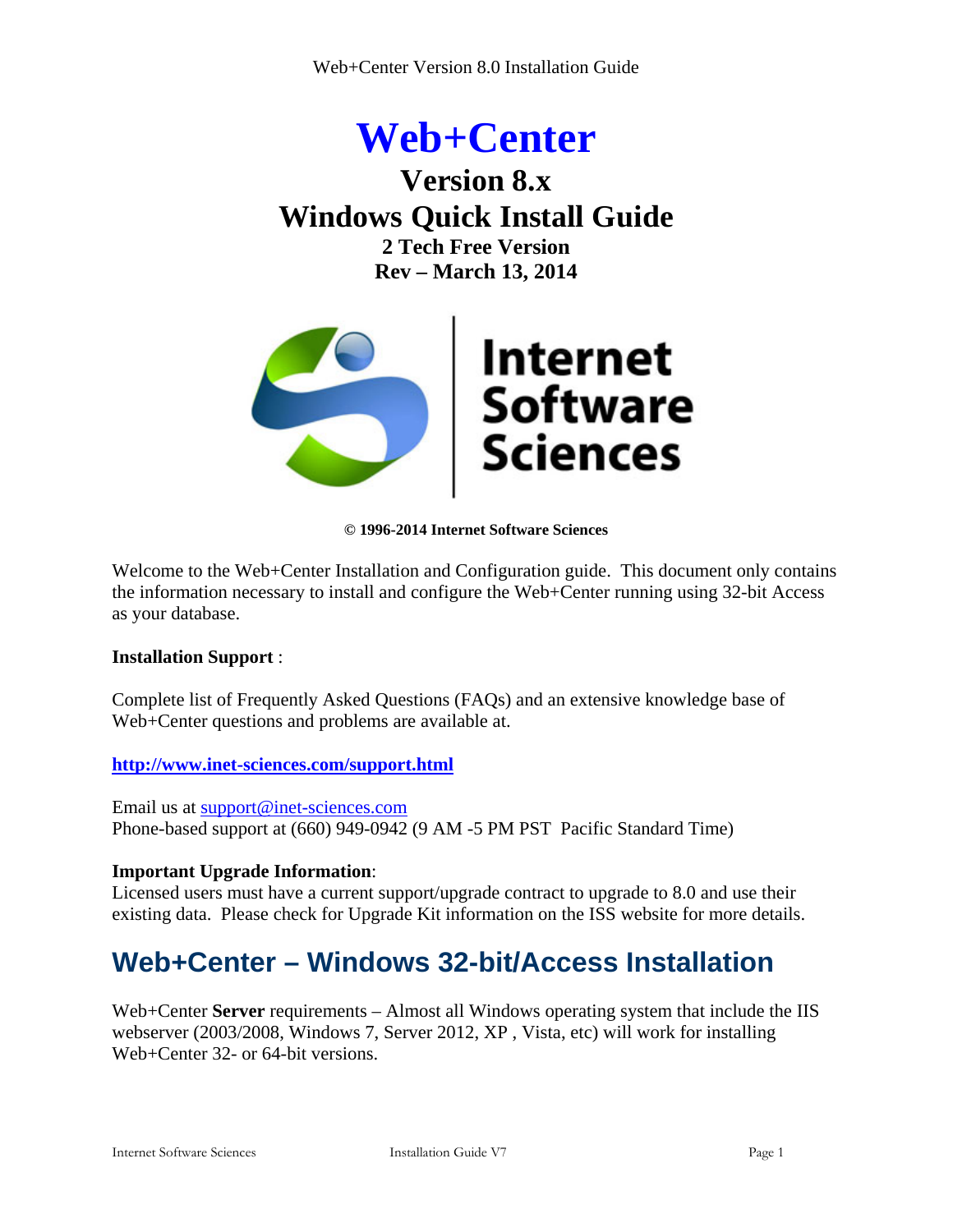Web+Center **Client** Requirements – Almost all Web browsers running on any platform (Windows, MAC, Unix, Linux, etc)

**Databases** -- Web+Center supports two back-end databases, MS Access and SQL\*Server. For Access installations, one DOES NOT have to install Microsoft Access on the server since the drivers are included in the operating system.

## **Step 1 - Download and Install the Web+Center Files**

Download the Web+Center self-extracting executable installation program (webcenter80.exe) from the Internet Software Sciences Web site into a local directory on your machine. Make sure your antivirus software is turned off or it may not complete the install (and will not give you any error messages). The Web+Center installation program only creates directories and places files into those directories**.** There are currently two downloads – if you want the easier installation and intend to use Access as your database with the default 32-bit drivers that come installed with your operating system, use the 32-bit download. Please note that the 64-bit download does not install the mailer drivers for you (although everything else is the same).

#### **You must complete the additional steps below to install and configure your Web+Center application.**

- **Note:** Do not install this product under the inet-pubs/www.root directory.
- **Note**: If you have purchased a licensed version you will be sent a special license key with instructions on how to install the license key. This is installed after the FREE 2-tech installation is completed.

## **Step 2 - Configuring ODBC Connection for Access Database**

The ODBC setup is needed to connect the application to the backend database. Start the ODBC administrator. If you are running on a 64-bit operating system and you want to set this up for a 32-bit Access database, you'll need to run the 32-bit ODBC Administration which is located at c:\windows\syswow64\odbcadmin.exe. (If you use the default ODBC Administrator that comes with 64-bit operating systems, Web+Center will not 'see' your database and the connections will fail.)

Set up a **SYSTEMS** data source selecting **Microsoft Access Driver (\*.mdb) with a Data Source Name of "webcenter80\_db"** and pointing to *c:\program files\Internet Software Sciences\Web+Center 8.0\database/WebCenter80.mdb***.** 

## **Step 3 - Setting up Web+Center's Web Server Application Directories**

Repeat each of the steps below 9 times to configure the 9 virtual/application directories required for Web+Center.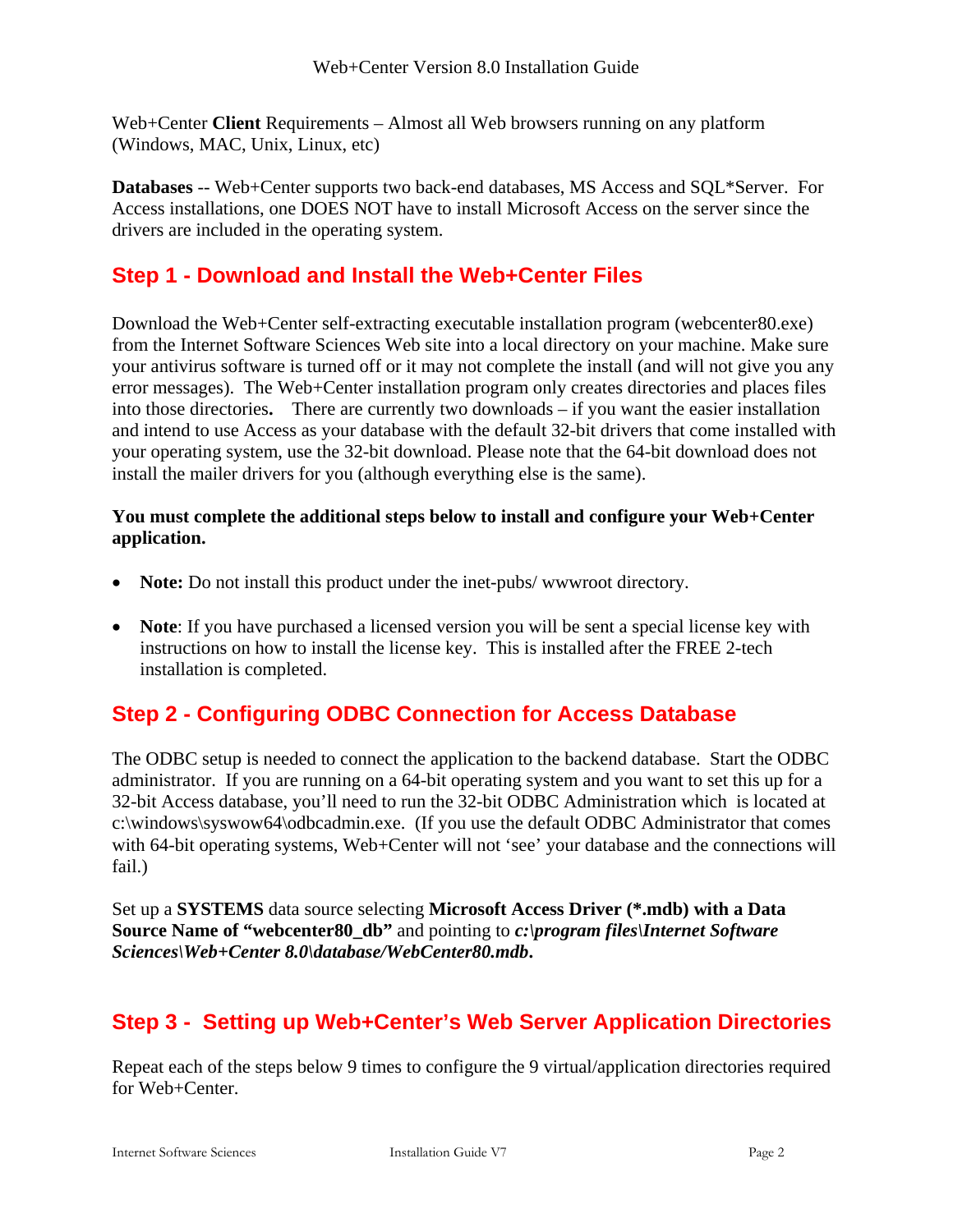Web+Center Version 8.0 Installation Guide

| <b>Alias</b>           | <b>Physical Path</b>                                          |  |
|------------------------|---------------------------------------------------------------|--|
| Customer <sub>80</sub> | C:\ <your directory="" webcenter="">\customercenter</your>    |  |
| Tech <sub>80</sub>     | C:\ <your directory="" webcenter="">\techcenter</your>        |  |
| Business <sub>80</sub> | C:\ <your directory="" webcenter="">\businesscenter</your>    |  |
| Language <sub>80</sub> | C:\ <your directory="" webcenter="">\language</your>          |  |
| Pocket <sub>80</sub>   | C:\ <your directory="" webcenter="">\pocketcenter</your>      |  |
| wctemp                 | C:\ <your directory="" webcenter="">\wctempfiles</your>       |  |
| Reservation80          | C:\ <your directory="" webcenter="">\reservationcenter</your> |  |
| Customermobile80       | C:\ <your directory="" webcenter="">\customermobile</your>    |  |
| Techmobile80           | C:\ <your directory="" webcenter="">\techmobile</your>        |  |

Where C:\<*YourWebCenterDirectory*> is the directory you selected to put your Web+Center installation which by default is:

#### **C:\Program Files (x86)\Internet Software Sciences\Web+Center 8.0\**

To configure these virtual directories with Internet Information Services:

- Click on the **Start** button.
- Under 'Administration Tools' on the right side of the Start Menu, double click on the **Internet Information Services.**

#### **Click on the (+) sign to expand the tree of the local computer.**

Under the Default Web site (other whatever site under which you wish to install Web+Center), right click and select 'new application'.

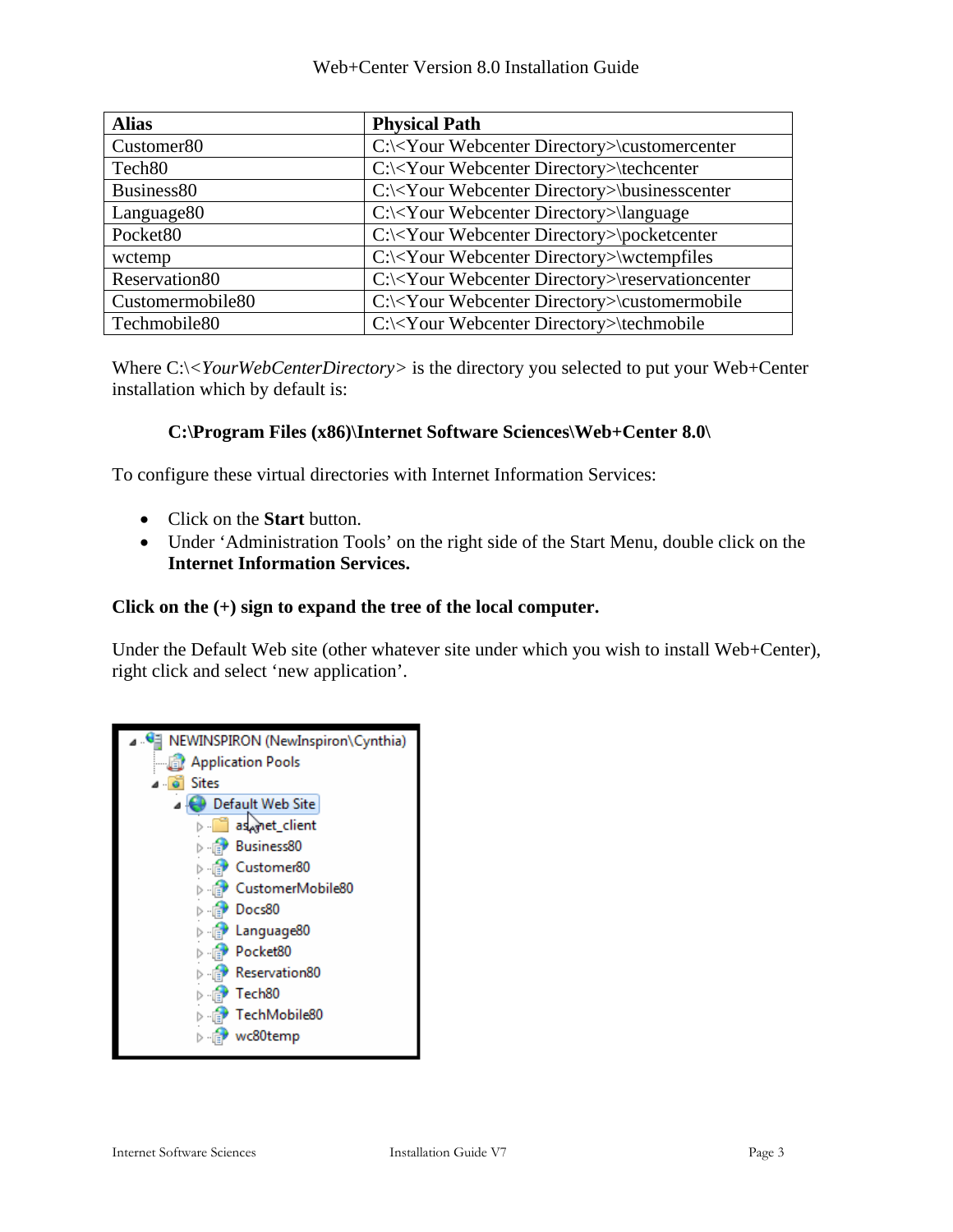| Default Web Site<br>Site name:<br>Path:                                               |                   |        |
|---------------------------------------------------------------------------------------|-------------------|--------|
| Alias:                                                                                | Application pool: |        |
| CustomerMobile80                                                                      | DefaultAppPool    | Select |
| Example: sales<br>Physical path:                                                      |                   |        |
| C:\Program Files (x86)\Internet Software Sciences\Web+<br>Pass-through authentication | $\cdots$          |        |
| Connect as<br>Test Settings                                                           |                   |        |

- Enter one of the the Aliases listed above (tech80, customer80, pocket80, business80, language80, customermobile80, techmobile80).
- In the 'Physical Path' textbox, press the Browse button and navigate to where you have installed the Web+Center application and select the appropriate physical file path (techcenter, or customercenter, etc).
- Press 'OK'. (NOTE: 'Test Settings' will probably not work)

## **Step 4 - Enabling Parent Paths**

To verify or enable this option:

With IIS still open, Click on the Default Web Site, Double Click on ASP, and set 'Enable Parent Paths' to True. (See below)

Additional IIS step: To enable us to debug any problems, it is necessary for us to know the line number and name of the offending module. In the center section of IIS, expand the 'Debugging Options' section by double-clicking on the '+'. Under 'Send Errors to Browser' set this value to 'True'. Also, if you're going to allow uploading of files, click on '+' to expand the 'Limits' property and set 'Maximum Requesting Entity to 20,000,000'.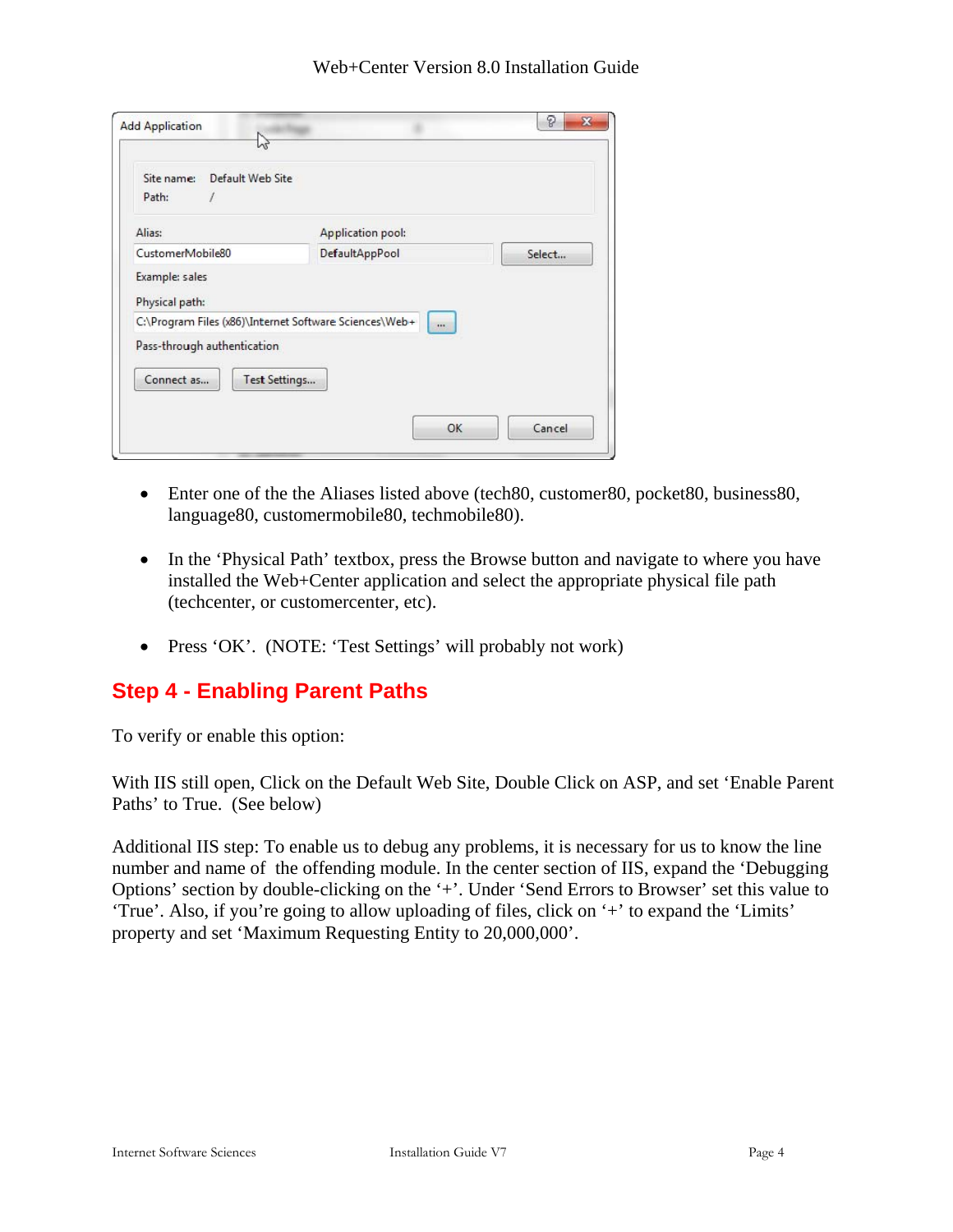#### Web+Center Version 8.0 Installation Guide



## **Step 5 - Set File Security Permissions**

Step 1) Expand My Computer display and navigate to the Web+Center 8.0 directory.

Step 2) Perform a right mouse click on the **Web+Center 8.0** directory and select the Properties Tab

Step 3) Click on the security Tab. Under XP if you cannot see the security tab then enable it by launching the Windows exploring and then clicking on Tools. View and remove the option for Simple File Sharing.

Step 4) Firs,t uncheck the **Allow inheritable permissions from parent to propagate to this object** near the bottom of the window. Un-checking this box will bring up a security window asking whether to Copy, Remove or Cancel. Select the **Remove** option.

Step 5) Click the **Add…** button to add groups and users back. Find the **Everyone** Group and double click on that group. This will add that User group for this folder.

Step 6) In the permission settings, check the Full Control checkbox. This should set the Allow checkbox for all of the permissions listed (Full Control, Modify, Read and Execute, List Folder Contents, Read, and Write).

Step 5) Click on Advanced…

Step 6) In the Access Control Settings for the Web+Center 8.0 window, check the checkbox that says: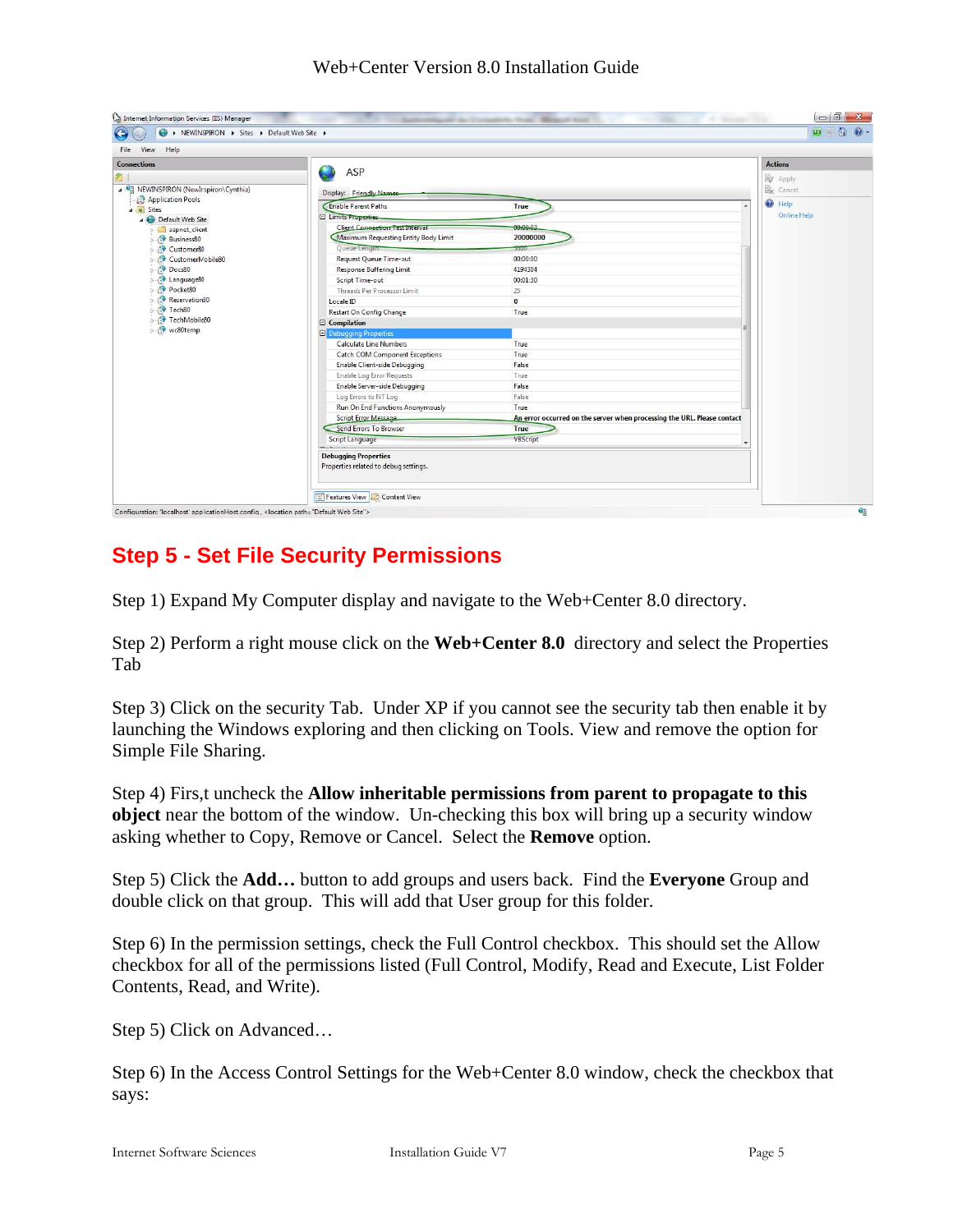#### "**Reset permissions on all child objects and enable propagation of inheritable permissions**."

Then click **Apply**. This will reset this permission (Everyone - Full Control) to all files, and sub folders under the Web+Center 8.0 directory tree.

Step 7) Click OK to close this window.

Step 8 ) **REBOOT THE WHOLE MACHINE**. This will properly reset all of the Access Control Lists maintained by the operating system and without a full reboot, the permissions may not be completely set although they may appear to be properly reset.

## **Step 5 - Perform Final installation/Configuration tests**

To verify that the Web+Center application is properly configured, a special installation test page containing tests for virtual directory settings, database connectivity and read and write tests, email configurations, parent paths, cookies settings and applications logins.

To Access this installation test page, enter the following URL into your web browser:

#### http://<YourHostName>/tech80/installtest.htm

where <YourHostName> is either:

- your local machine name
- Your domain name ([www.mycompany.com\)](http://www.mycompany.com/) or resolvable domain name
- Static or dynamic IP address
- The word "localhost" if browsing on the same machine as the server

#### **Complete and verify all of the tests of the installation test provided.**

## **Step 6 - Accessing the Web+Center Suite of Applications**

To access the Tech+Center application, enter the following URL into your web browser:

http://<YourHostName>/tech80/

#### **Login into the Tech+Center**

Web+Center comes configured with 2 default tech staff accounts with the following levels of permissions:

| <b>Tech</b>     | <b>Password</b> | <b>Access Level</b>    |
|-----------------|-----------------|------------------------|
| <b>Username</b> |                 |                        |
| CSS-1000        | Config          | Configurator (highest) |
| CSS-1003        | Tech            | Read/Write tech level  |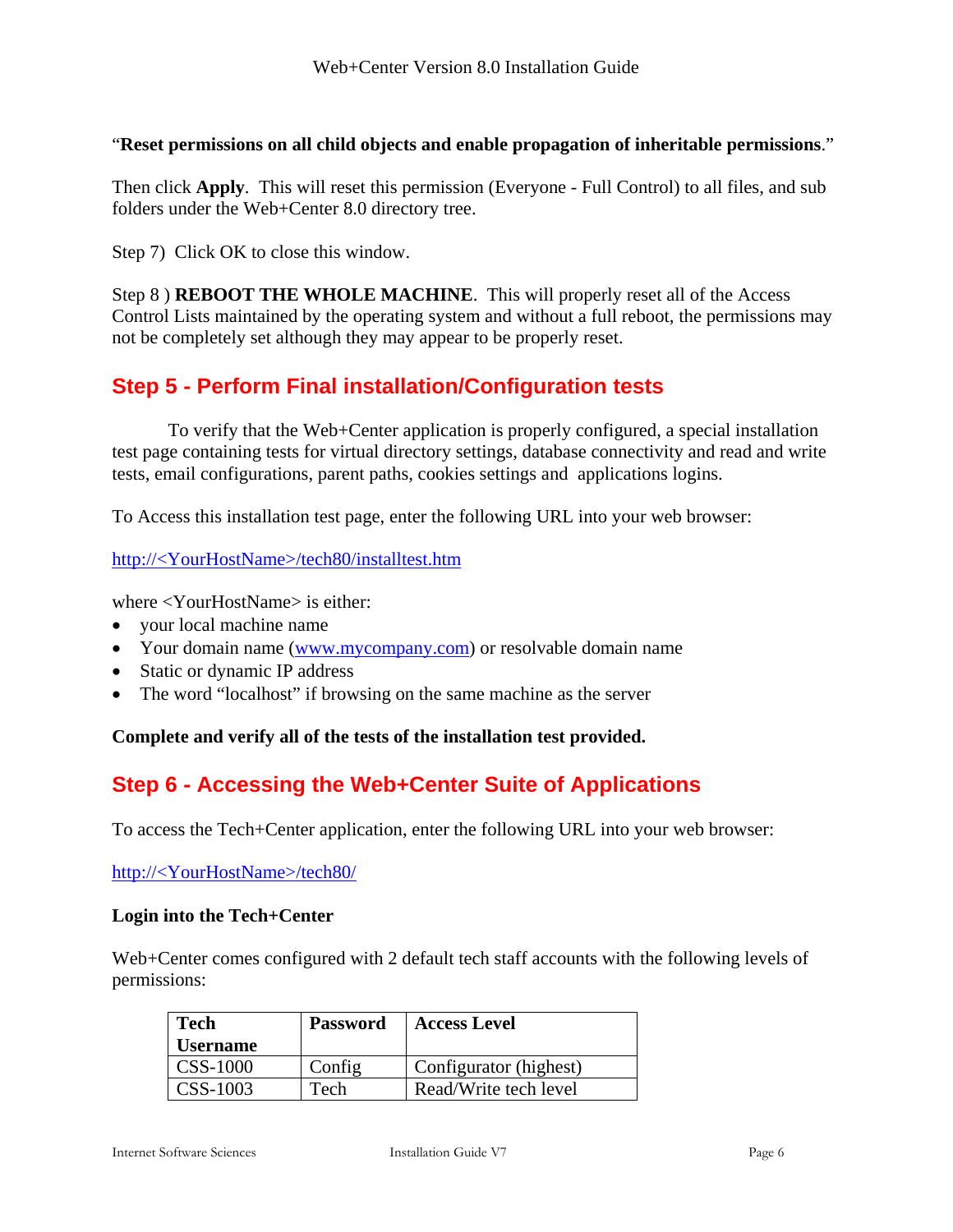These default tech staff accounts are automatically available with the initial seed database. They should only be used to access the system initially and they should be immediately modified or deleted once other tech accounts are created. Refer to the Web+Center Users Guide on how to edit or add Tech+Center accounts.

To access the **Customer+Center** application, enter the URL of http://<YourHostName>/customer80/

To access the **Business+Center** application, enter the URL of http://<YourHostName>/Business80/

Business+Center also requires a Tech ID account with a Tech ID and a password to log into the application.

To access the **Pocket+Center** application, enter the following URL with your Pocket PC device. http://<YourHostName>/pocket80/

You'll need to log in using one of the preconfigured technician accounts.

To view or test the **Pocket+Center on a full size screen** interface, use the special Pocket+Center test interface page by accessing: http://<YourHostName>/pocket80/testpocket.htm

The **Reservation+Center** application is designed to be used by both customers and tech/admin users. Both types of users access the application through the same login screen. The Reservation+Center login screen will automatically determine if you are a tech user first, and if not, it will attempt to log the user in as a customer.

The **Customer+Mobile** application is designed for customers to create and update support tickets and review FAQ articles and do knowledge base searches on smart phones, mobile devices and tablet interfaces.

You can test this interface at http://<yourHostName>/customermobile80/

The **Tech+Mobile** application is designed for techs to create and update support tickets, etc on smart phones, mobile devices and tablet interfaces.

You can test this interface at http://<yourHostName>/TechMobile80/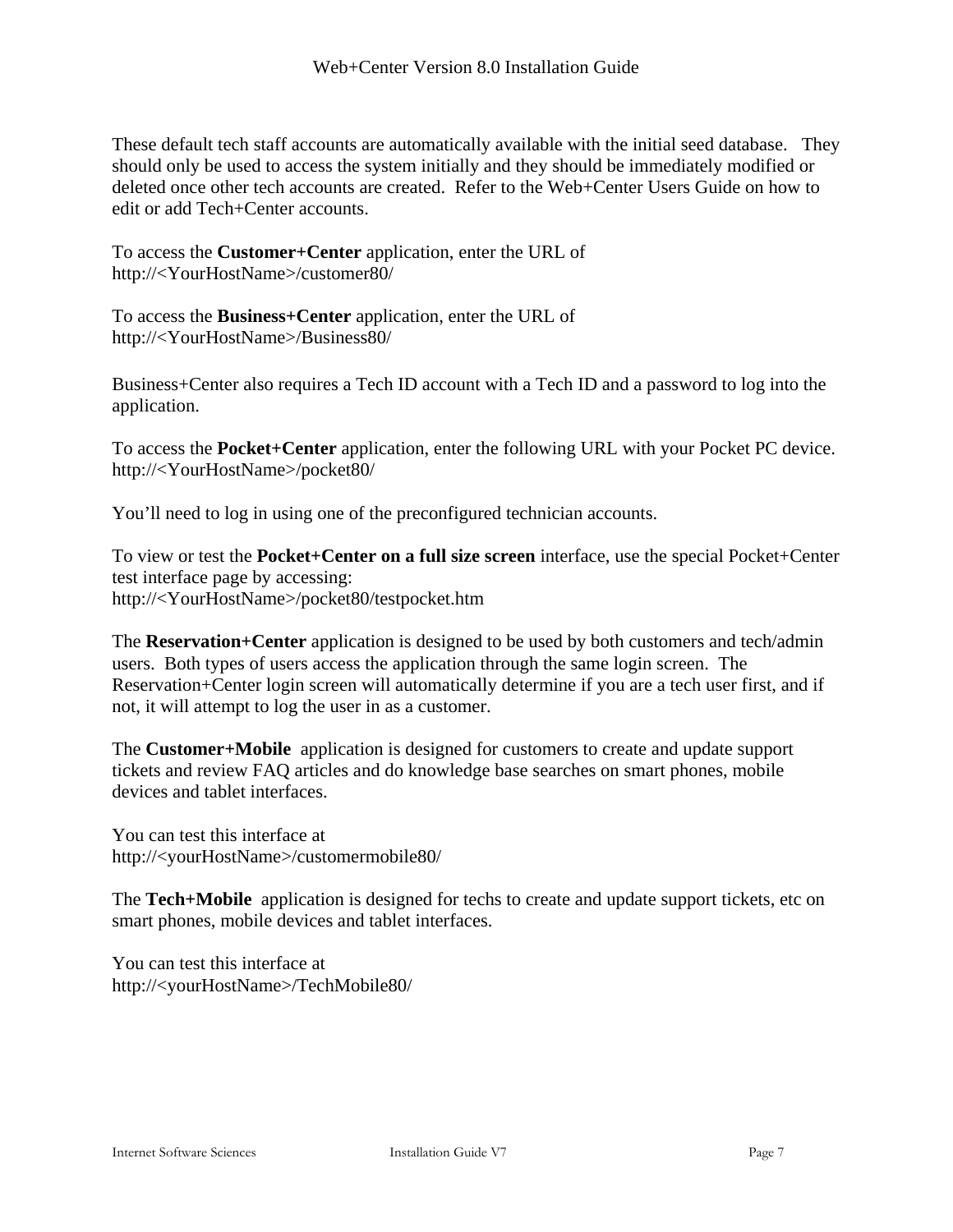### **NOTE: – Designing and implementing the best customer login method for your Web+Center users**

The Web+Center application has a few different customer login options available. These are:

- HTML form-based customer login with customer accounts created by either self registration and/or customer database imports. This is the default.
- Active Directory/Windows Authentication Logins and database syncing. For more information on using this model, please refer to the separate Web+Center Active Directory Integration and Configuration guide.
- The system can also be used in a mixed mode configuration incase you have external users that can not be authenticated and internal users that can be authenticated.

It is recommended to first get the initial Web+Center installation and configuration completed and verified before deciding on the best customer login methods.